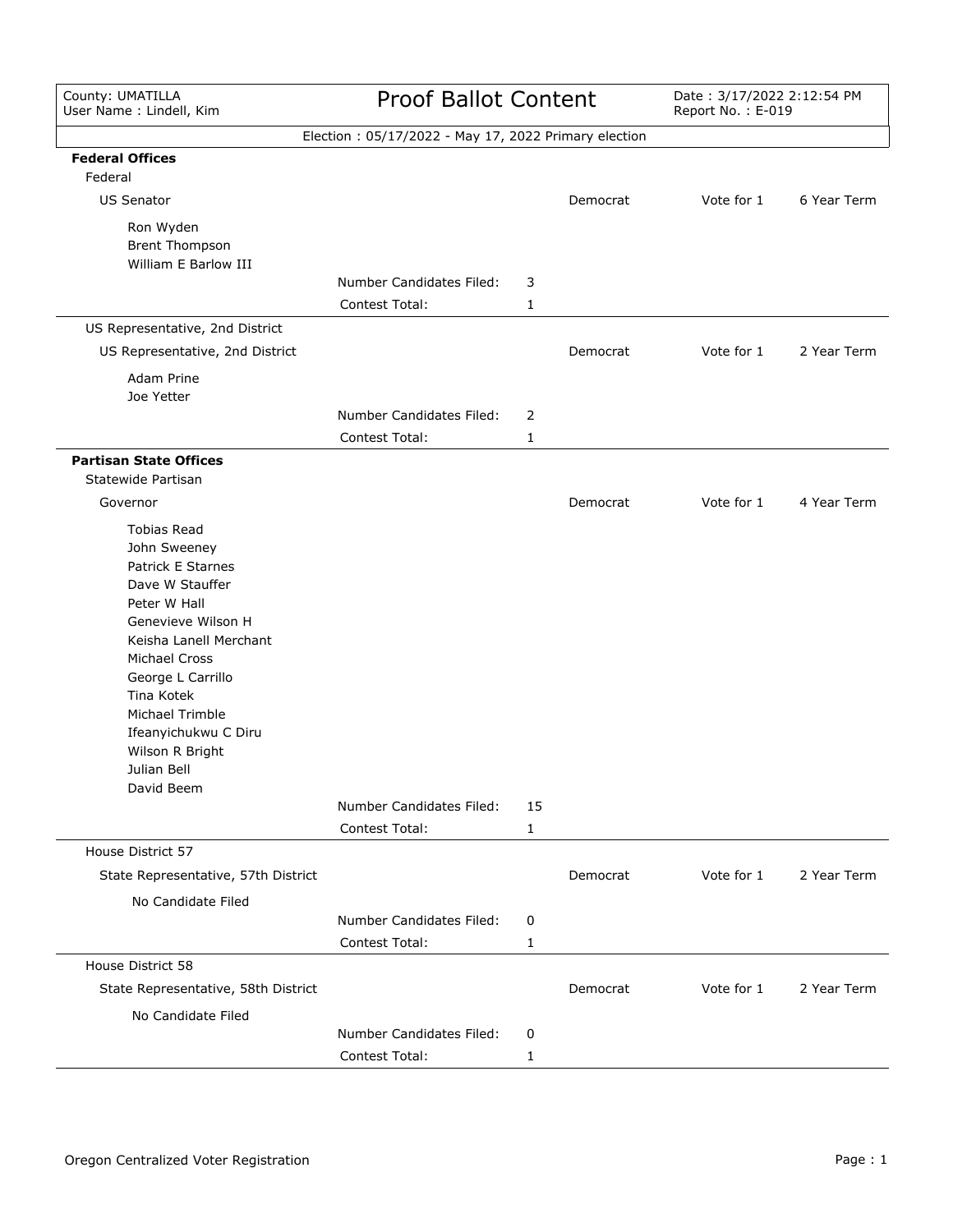## Proof Ballot Content

Date: 3/17/2022 2:12:54 PM<br>Report No.: E-019

|                                                                                                                                                                                                                                                                                                                                                                                            | Election: 05/17/2022 - May 17, 2022 Primary election |         |            |            |             |
|--------------------------------------------------------------------------------------------------------------------------------------------------------------------------------------------------------------------------------------------------------------------------------------------------------------------------------------------------------------------------------------------|------------------------------------------------------|---------|------------|------------|-------------|
| <b>Federal Offices</b>                                                                                                                                                                                                                                                                                                                                                                     |                                                      |         |            |            |             |
| Federal                                                                                                                                                                                                                                                                                                                                                                                    |                                                      |         |            |            |             |
| <b>US Senator</b>                                                                                                                                                                                                                                                                                                                                                                          |                                                      |         | Republican | Vote for 1 | 6 Year Term |
| Darin Harbick<br>Sam Palmer<br>Jo Rae Perkins<br>Christopher C Christensen<br>Ibra A Taher<br>Robert M Fleming<br>Jason Beebe                                                                                                                                                                                                                                                              |                                                      |         |            |            |             |
|                                                                                                                                                                                                                                                                                                                                                                                            | <b>Number Candidates Filed:</b>                      | 7       |            |            |             |
|                                                                                                                                                                                                                                                                                                                                                                                            | Contest Total:                                       | 1       |            |            |             |
| US Representative, 2nd District                                                                                                                                                                                                                                                                                                                                                            |                                                      |         |            |            |             |
| US Representative, 2nd District                                                                                                                                                                                                                                                                                                                                                            |                                                      |         | Republican | Vote for 1 | 2 Year Term |
| Mark Cavener<br>Katherine M Gallant<br>Cliff S Bentz                                                                                                                                                                                                                                                                                                                                       |                                                      |         |            |            |             |
|                                                                                                                                                                                                                                                                                                                                                                                            | Number Candidates Filed:                             | 3       |            |            |             |
|                                                                                                                                                                                                                                                                                                                                                                                            | Contest Total:                                       | 1       |            |            |             |
| <b>Partisan State Offices</b><br>Statewide Partisan                                                                                                                                                                                                                                                                                                                                        |                                                      |         |            |            |             |
| Governor                                                                                                                                                                                                                                                                                                                                                                                   |                                                      |         | Republican | Vote for 1 | 4 Year Term |
| Amber R Richardson<br><b>Bill Sizemore</b><br>Stefan G Strek (Stregoi)<br><b>Nick Hess</b><br>John G Presco<br><b>Bud Pierce</b><br>Stan Pulliam<br>Kerry McQuisten<br>Tim McCloud<br><b>Brandon C Merritt</b><br>Reed Christensen<br>Jessica Gomez<br>Marc Thielman<br><b>Bob Tiernan</b><br>Christine Drazan<br>Court Boice<br><b>Bridget Barton</b><br>Raymond Baldwin<br>David A Burch | Number Candidates Filed:<br>Contest Total:           | 19<br>1 |            |            |             |
| House District 57                                                                                                                                                                                                                                                                                                                                                                          |                                                      |         |            |            |             |
| State Representative, 57th District                                                                                                                                                                                                                                                                                                                                                        |                                                      |         | Republican | Vote for 1 | 2 Year Term |
| Greg Smith                                                                                                                                                                                                                                                                                                                                                                                 |                                                      |         |            |            |             |
|                                                                                                                                                                                                                                                                                                                                                                                            | Number Candidates Filed:<br>Contest Total:           | 1<br>1  |            |            |             |
|                                                                                                                                                                                                                                                                                                                                                                                            |                                                      |         |            |            |             |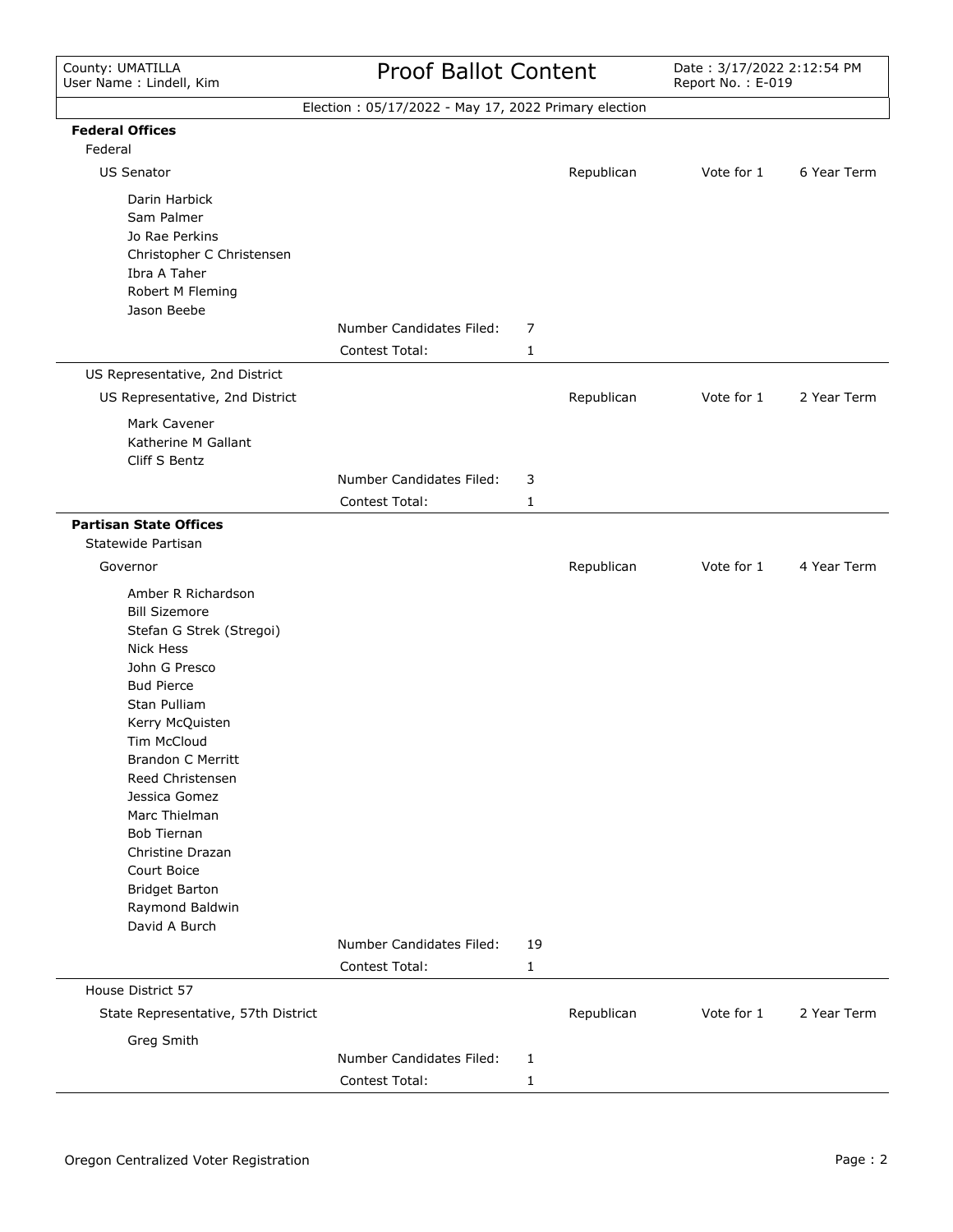## Proof Ballot Content Date : 3/17/2022 2:12:54 PM

Report No. : E-019

Election : 05/17/2022 - May 17, 2022 Primary election

#### **Partisan State Offices**

House District 58

| HOUSE DISTRICT 58                   |                          |   |            |            |             |
|-------------------------------------|--------------------------|---|------------|------------|-------------|
| State Representative, 58th District |                          |   | Republican | Vote for 1 | 2 Year Term |
| Bobby Levy<br>Skye Farnam           |                          |   |            |            |             |
|                                     | Number Candidates Filed: | 2 |            |            |             |
|                                     | Contest Total:           |   |            |            |             |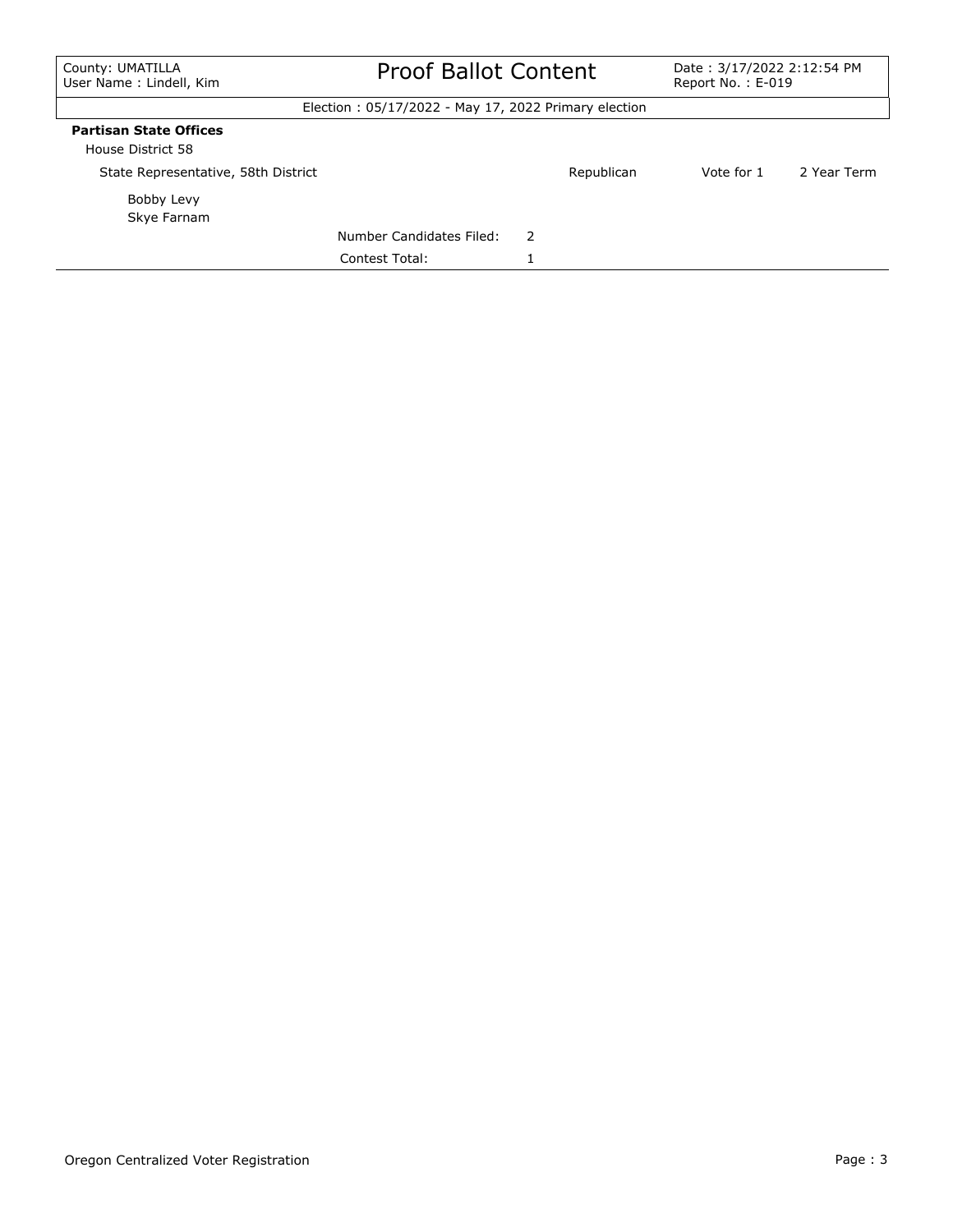| County: UMATILLA<br>Jser Name: Lindell, Kim                                                                                    | <b>Proof Ballot Content</b>                          |   | Date: 3/17/2022 2:12:54 PM<br>Report No.: E-019 |             |
|--------------------------------------------------------------------------------------------------------------------------------|------------------------------------------------------|---|-------------------------------------------------|-------------|
|                                                                                                                                | Election: 05/17/2022 - May 17, 2022 Primary election |   |                                                 |             |
| <b>Nonpartisan State Offices</b><br>Statewide Nonpartisan                                                                      |                                                      |   |                                                 |             |
| Commissioner of the Bureau of<br>Labor and Industries                                                                          |                                                      |   | Vote for 1                                      | 4 Year Term |
| Christina E Stephenson<br>Cheri Helt<br>Chris Henry<br>Robert Neuman<br>Casey M Kulla<br><b>Brent T Barker</b><br>Aaron R Baca |                                                      |   |                                                 |             |
|                                                                                                                                | Number Candidates Filed:                             | 7 |                                                 |             |
| Judge of the Supreme Court,<br>Position 6                                                                                      |                                                      |   | Vote for 1                                      | 6 Year Term |
| Roger J DeHoog - Incumbent                                                                                                     | <b>Number Candidates Filed:</b>                      | 1 |                                                 |             |
| Judge of the Court of Appeals,<br>Position 3                                                                                   |                                                      |   | Vote for 1                                      | 6 Year Term |
| Darleen Ortega - Incumbent<br>Vance Day                                                                                        |                                                      |   |                                                 |             |
|                                                                                                                                | <b>Number Candidates Filed:</b>                      | 2 |                                                 |             |
| Judge of the Court of Appeals,<br>Position 5                                                                                   |                                                      |   | Vote for 1                                      | 6 Year Term |
| Scott A Shorr - Incumbent                                                                                                      |                                                      |   |                                                 |             |
|                                                                                                                                | Number Candidates Filed:                             | 1 |                                                 |             |
| Judge of the Court of Appeals,<br>Position 8                                                                                   |                                                      |   | Vote for 1                                      | 6 Year Term |
| Ramón A Pagán - Incumbent                                                                                                      |                                                      |   |                                                 |             |
|                                                                                                                                | Number Candidates Filed:                             | 1 |                                                 |             |
|                                                                                                                                | Contest Total:                                       | 5 |                                                 |             |

|                                                         | Contest Total:           | ⊃ |            |             |
|---------------------------------------------------------|--------------------------|---|------------|-------------|
| Circuit Court District 06                               |                          |   |            |             |
| Judge of the Circuit Court, 6th<br>District, Position 2 |                          |   | Vote for 1 | 6 Year Term |
| Jon Lieuallen - Incumbent                               |                          |   |            |             |
|                                                         | Number Candidates Filed: |   |            |             |
| Judge of the Circuit Court, 6th<br>District, Position 3 |                          |   | Vote for 1 | 6 Year Term |
| Daniel J Hill - Incumbent                               |                          |   |            |             |
|                                                         | Number Candidates Filed: |   |            |             |
|                                                         | Contest Total:           |   |            |             |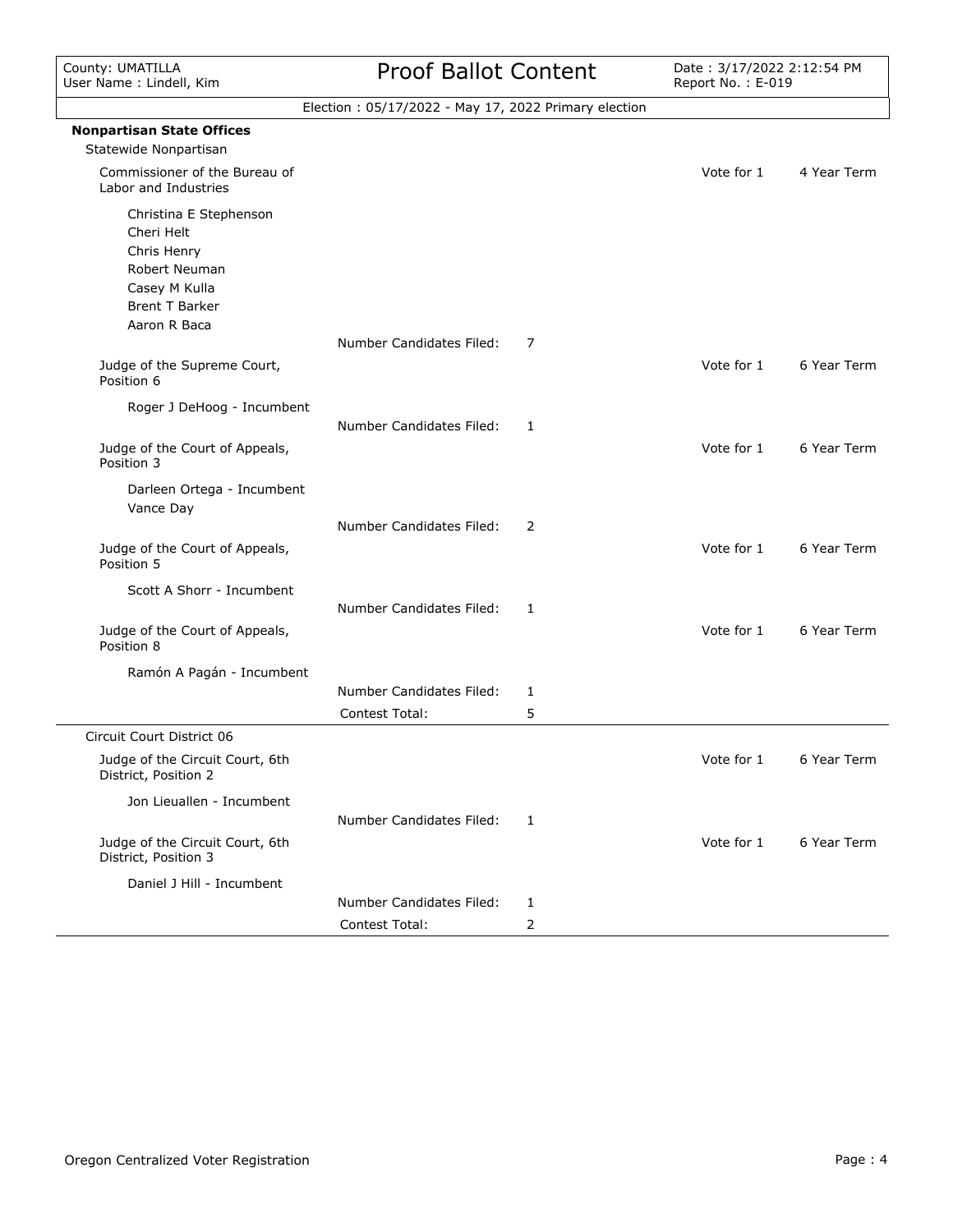**County Offices** Umatilla County

 $\frac{1}{2}$ 

## Proof Ballot Content

Date: 3/17/2022 2:12:54 PM<br>Report No.: E-019

| Election: 05/17/2022 - May 17, 2022 Primary election |  |
|------------------------------------------------------|--|
|                                                      |  |
|                                                      |  |

| County Commissioner, Position 1                                                                   |                                            |        | Vote for 1 | 4 Year Term |
|---------------------------------------------------------------------------------------------------|--------------------------------------------|--------|------------|-------------|
| David Nelson<br>Cindy Timmons<br>Alvin Young<br>Susan Bower<br>Jesse Bonifer<br><b>Bob Barton</b> |                                            |        |            |             |
| County Commissioner, Position 2                                                                   | Number Candidates Filed:                   | 6      | Vote for 1 | 4 Year Term |
| John Shafer<br>Rick Pullen<br>HollyJo Beers                                                       |                                            |        |            |             |
|                                                                                                   | Number Candidates Filed:                   | 3      |            |             |
|                                                                                                   | Contest Total:                             | 2      |            |             |
| <b>City Offices</b>                                                                               |                                            |        |            |             |
| City of Hermiston                                                                                 |                                            |        |            |             |
| Municipal Judge                                                                                   |                                            |        | Vote for 1 | 2 Year Term |
| Thomas J Creasing Jr.<br>Cameron R Bendixsen                                                      |                                            |        |            |             |
|                                                                                                   | Number Candidates Filed:                   | 2      |            |             |
| Council, Ward I                                                                                   |                                            |        | Vote for 1 | 4 Year Term |
| Jackie M Linton<br>Lori A Davis                                                                   |                                            |        |            |             |
|                                                                                                   | Number Candidates Filed:                   | 2      |            |             |
| Council, Ward II                                                                                  |                                            |        | Vote for 1 | 4 Year Term |
| Stan Stradley<br>Roy N Barron                                                                     |                                            |        |            |             |
|                                                                                                   | Number Candidates Filed:                   | 2      |            |             |
| Council, Ward III                                                                                 |                                            |        | Vote for 1 | 4 Year Term |
| Jackie C Myers                                                                                    |                                            |        |            |             |
| Council, Ward IV                                                                                  | Number Candidates Filed:                   | 1      | Vote for 1 | 4 Year Term |
|                                                                                                   |                                            |        |            |             |
| Phillip Spicerkuhn<br>David Patrick McCarthy                                                      |                                            |        |            |             |
|                                                                                                   | Number Candidates Filed:<br>Contest Total: | 2<br>5 |            |             |
| City of Milton-Freewater                                                                          |                                            |        |            |             |
| Council, At Large 2                                                                               |                                            |        | Vote for 1 | 4 Year Term |
|                                                                                                   |                                            |        |            |             |
| Steve Irving                                                                                      | Number Candidates Filed:                   | 1      |            |             |
| Council, At Large 3                                                                               |                                            |        | Vote for 1 | 4 Year Term |
| Wes Koklich                                                                                       |                                            |        |            |             |
|                                                                                                   | Number Candidates Filed:                   | 1      |            |             |
|                                                                                                   | Contest Total:                             | 2      |            |             |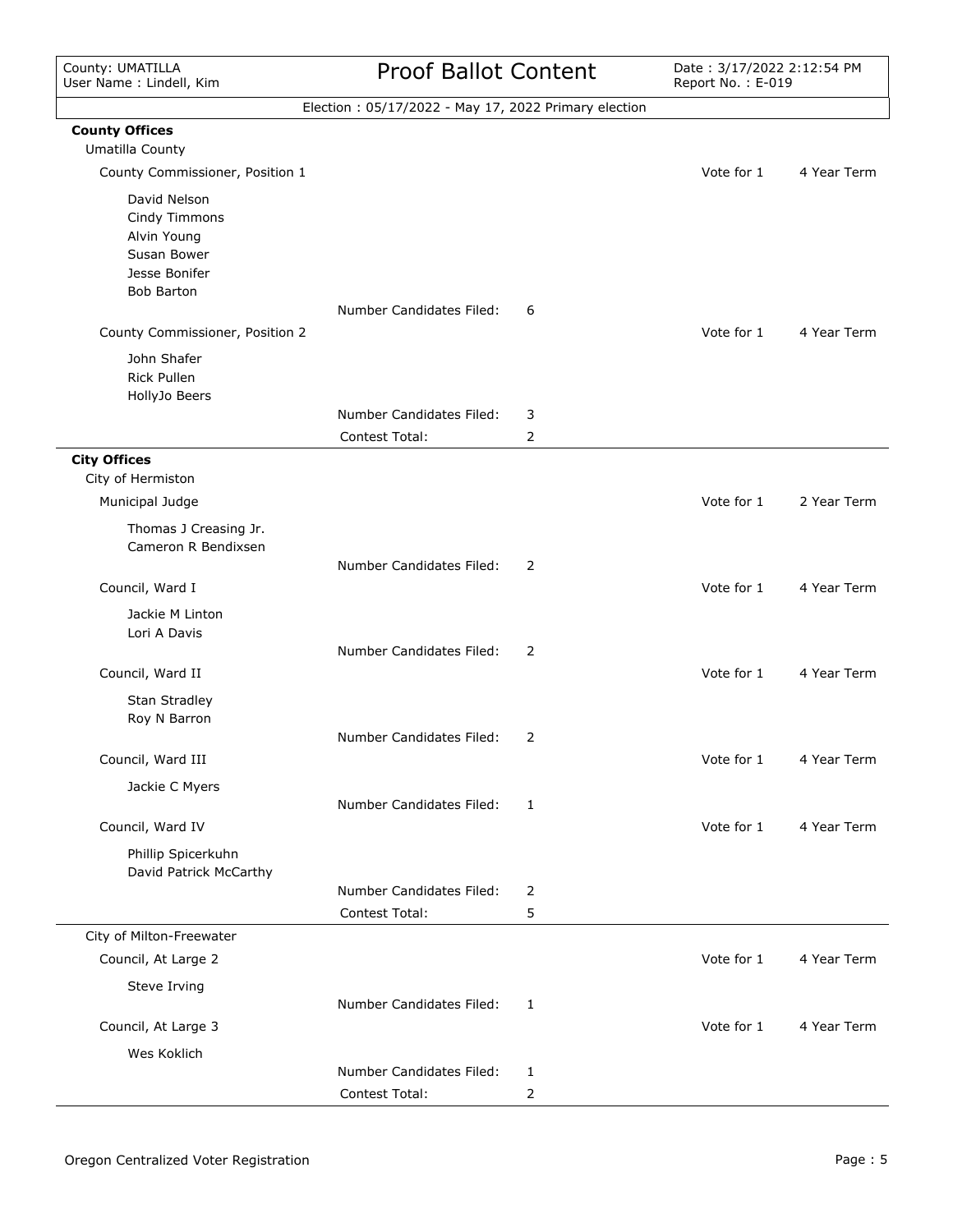County: UMATILLA User Name : Lindell, Kim

# Proof Ballot Content

Date: 3/17/2022 2:12:54 PM<br>Report No.: E-019

|                                                         | Election: 05/17/2022 - May 17, 2022 Primary election                                                                                                                                                                                                                                                                                                                                                                                                                                                                                                                                                                                                                                                                                                                                                       |   |            |                   |
|---------------------------------------------------------|------------------------------------------------------------------------------------------------------------------------------------------------------------------------------------------------------------------------------------------------------------------------------------------------------------------------------------------------------------------------------------------------------------------------------------------------------------------------------------------------------------------------------------------------------------------------------------------------------------------------------------------------------------------------------------------------------------------------------------------------------------------------------------------------------------|---|------------|-------------------|
| <b>City Offices</b><br>City of Milton-Freewater, Ward 1 |                                                                                                                                                                                                                                                                                                                                                                                                                                                                                                                                                                                                                                                                                                                                                                                                            |   |            |                   |
| Council                                                 |                                                                                                                                                                                                                                                                                                                                                                                                                                                                                                                                                                                                                                                                                                                                                                                                            |   | Vote for 1 | 4 Year Term       |
| John Lyon                                               |                                                                                                                                                                                                                                                                                                                                                                                                                                                                                                                                                                                                                                                                                                                                                                                                            |   |            |                   |
|                                                         | Number Candidates Filed:                                                                                                                                                                                                                                                                                                                                                                                                                                                                                                                                                                                                                                                                                                                                                                                   | 1 |            |                   |
|                                                         | Contest Total:                                                                                                                                                                                                                                                                                                                                                                                                                                                                                                                                                                                                                                                                                                                                                                                             | 1 |            |                   |
| City of Pendleton                                       |                                                                                                                                                                                                                                                                                                                                                                                                                                                                                                                                                                                                                                                                                                                                                                                                            |   |            |                   |
| Council, At Large                                       |                                                                                                                                                                                                                                                                                                                                                                                                                                                                                                                                                                                                                                                                                                                                                                                                            |   | Vote for 1 | 4 Year Term       |
| Addison Schulberg                                       |                                                                                                                                                                                                                                                                                                                                                                                                                                                                                                                                                                                                                                                                                                                                                                                                            |   |            |                   |
|                                                         | Number Candidates Filed:                                                                                                                                                                                                                                                                                                                                                                                                                                                                                                                                                                                                                                                                                                                                                                                   | 1 |            |                   |
| Council, At Large                                       |                                                                                                                                                                                                                                                                                                                                                                                                                                                                                                                                                                                                                                                                                                                                                                                                            |   |            | Unexpired<br>Term |
| Steve Campbell                                          |                                                                                                                                                                                                                                                                                                                                                                                                                                                                                                                                                                                                                                                                                                                                                                                                            |   |            |                   |
|                                                         | Number Candidates Filed:                                                                                                                                                                                                                                                                                                                                                                                                                                                                                                                                                                                                                                                                                                                                                                                   | 1 |            |                   |
|                                                         | Contest Total:                                                                                                                                                                                                                                                                                                                                                                                                                                                                                                                                                                                                                                                                                                                                                                                             | 2 |            |                   |
| City of Pendleton, Ward 1                               |                                                                                                                                                                                                                                                                                                                                                                                                                                                                                                                                                                                                                                                                                                                                                                                                            |   |            |                   |
| Council                                                 |                                                                                                                                                                                                                                                                                                                                                                                                                                                                                                                                                                                                                                                                                                                                                                                                            |   | Vote for 1 | 4 Year Term       |
| Carole Innes                                            |                                                                                                                                                                                                                                                                                                                                                                                                                                                                                                                                                                                                                                                                                                                                                                                                            |   |            |                   |
|                                                         | Number Candidates Filed:                                                                                                                                                                                                                                                                                                                                                                                                                                                                                                                                                                                                                                                                                                                                                                                   | 1 |            |                   |
|                                                         | Contest Total:                                                                                                                                                                                                                                                                                                                                                                                                                                                                                                                                                                                                                                                                                                                                                                                             | 1 |            |                   |
| City of Pendleton, Ward 2                               |                                                                                                                                                                                                                                                                                                                                                                                                                                                                                                                                                                                                                                                                                                                                                                                                            |   |            |                   |
| Council                                                 |                                                                                                                                                                                                                                                                                                                                                                                                                                                                                                                                                                                                                                                                                                                                                                                                            |   | Vote for 1 | 4 Year Term       |
| McKennon ORourke McDonald                               |                                                                                                                                                                                                                                                                                                                                                                                                                                                                                                                                                                                                                                                                                                                                                                                                            |   |            |                   |
|                                                         | Number Candidates Filed:<br>Contest Total:                                                                                                                                                                                                                                                                                                                                                                                                                                                                                                                                                                                                                                                                                                                                                                 | 1 |            |                   |
| City of Pendleton, Ward 3                               |                                                                                                                                                                                                                                                                                                                                                                                                                                                                                                                                                                                                                                                                                                                                                                                                            | 1 |            |                   |
| Council                                                 |                                                                                                                                                                                                                                                                                                                                                                                                                                                                                                                                                                                                                                                                                                                                                                                                            |   |            | 4 Year Term       |
|                                                         |                                                                                                                                                                                                                                                                                                                                                                                                                                                                                                                                                                                                                                                                                                                                                                                                            |   |            |                   |
| Linda Neuman                                            | Number Candidates Filed:                                                                                                                                                                                                                                                                                                                                                                                                                                                                                                                                                                                                                                                                                                                                                                                   | 1 |            |                   |
|                                                         | Contest Total:                                                                                                                                                                                                                                                                                                                                                                                                                                                                                                                                                                                                                                                                                                                                                                                             | 1 |            |                   |
|                                                         |                                                                                                                                                                                                                                                                                                                                                                                                                                                                                                                                                                                                                                                                                                                                                                                                            |   |            |                   |
| City of Milton-Freewater                                |                                                                                                                                                                                                                                                                                                                                                                                                                                                                                                                                                                                                                                                                                                                                                                                                            |   |            |                   |
| Measure No: 30-150                                      |                                                                                                                                                                                                                                                                                                                                                                                                                                                                                                                                                                                                                                                                                                                                                                                                            |   |            |                   |
|                                                         | Caption: LOCAL OPTION TAX TO SUPPORT PARKS AND RECREATION FACILITIES                                                                                                                                                                                                                                                                                                                                                                                                                                                                                                                                                                                                                                                                                                                                       |   |            |                   |
|                                                         | Question: Shall City of Milton-Freewater impose \$100,000 annually for five years for capital projects beginning in FY<br>24 for recreation facilities? This measure renews current local option taxes.                                                                                                                                                                                                                                                                                                                                                                                                                                                                                                                                                                                                    |   |            |                   |
| and the collection rate.                                | Summary: The taxes needed for five years total \$500,000, which will be imposed in equal amounts of \$100,000 each<br>year. The taxes will be used to improve, replace or repair city recreation facilities including the Joe Humbert<br>Aquatic Center, Yantis Park Playground equipment, Yantis Park walking trails, Golf Course cart paths, skate<br>park facility, tennis court repairs, ballfields, etc. in the City of Milton-Freewater. It is estimated that the<br>proposed tax will result in a rate of \$0.32 per \$1,000 of assessed value in the first year. The estimated tax<br>cost for this measure is an ESTIMATE ONLY based on the best information available from the County<br>Assessor at the time of the estimate and may reflect the impact of early payment discounts, compression |   |            |                   |

Contest Total: 1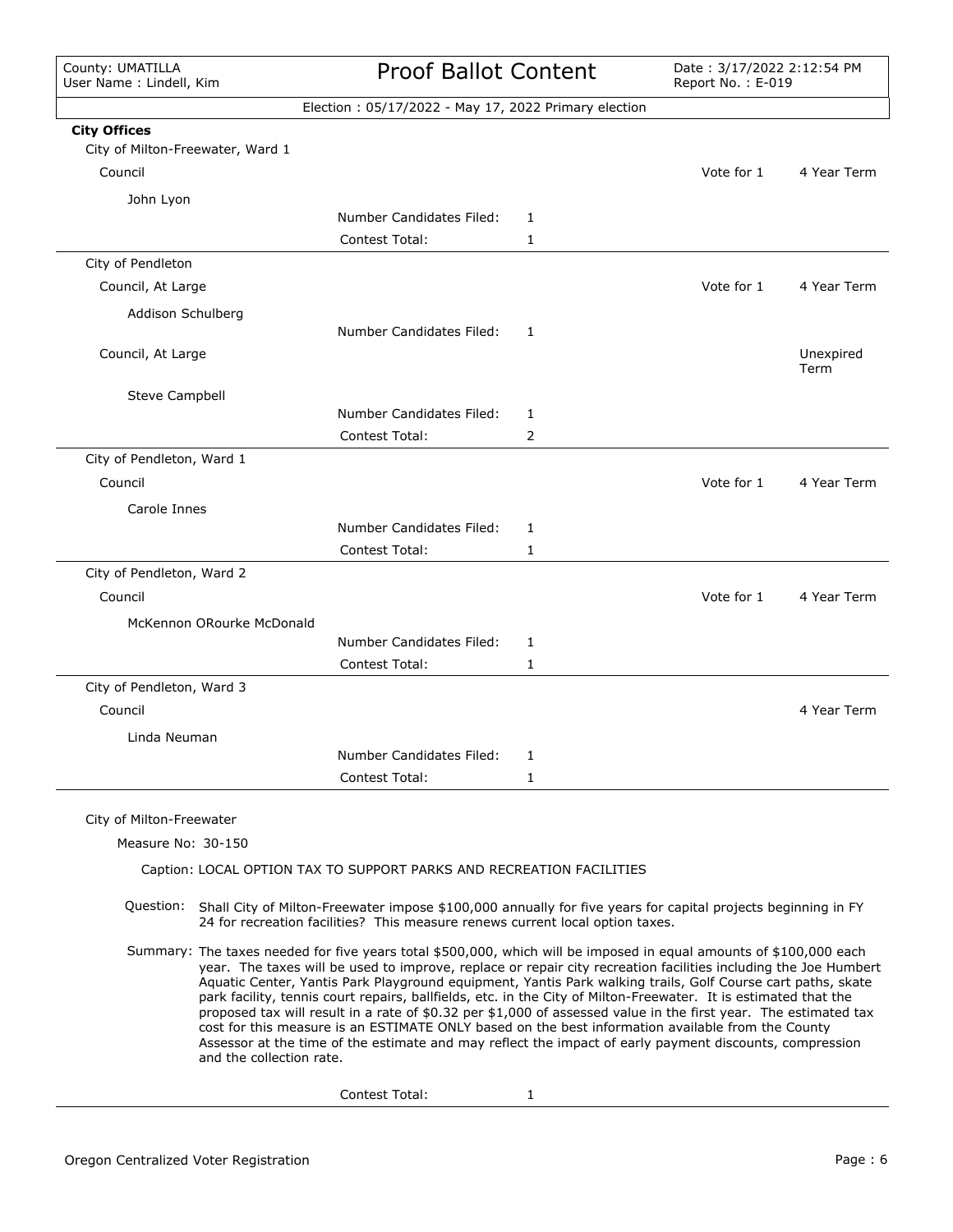#### Proof Ballot Content Date: 3/17/2022 2:12:54 PM

Election : 05/17/2022 - May 17, 2022 Primary election

Helix Park & Recreation District

Measure No: 30-151

Caption: Bonds to improve parks, pools and district facilities

- Question: Shall Helix Park & Recreation District issue up to \$1,000,000 general obligation bonds to improve parks, pools and District facilities? If the bonds are approved, they will be payable from taxes on property or property ownership that are not subject to the limits of sections 11 and 11b, Article XI of the Oregon Constitution.
- Summary: If approved, bond funds, along with other available funds, would be used to finance the capital costs of improving the safety and efficiency of park, pool and District facilities, including, without limitation, providing funds to:

\*Design and construct a new pool.

\*Design and construct a new splash pad.

\*Design and construct a new pool pumphouse.

\*Repair and improve existing bathhouse.

\*Repair and improve existing exterior restrooms.

\*Pay bond issuance costs.

Bonds would mature in 21-years or less from the date of issuance and may be issued in one or more series. The estimated increase in the tax rate is \$0.37 per \$1,000 of taxable assessed property value. Actual levy rate may differ due to changes in interest rates and assessed values. The estimated tax rate is an estimate only, based on the best information available from the county assessor, regarding taxable assessed values, at the time of the estimate.

Contest Total: 1